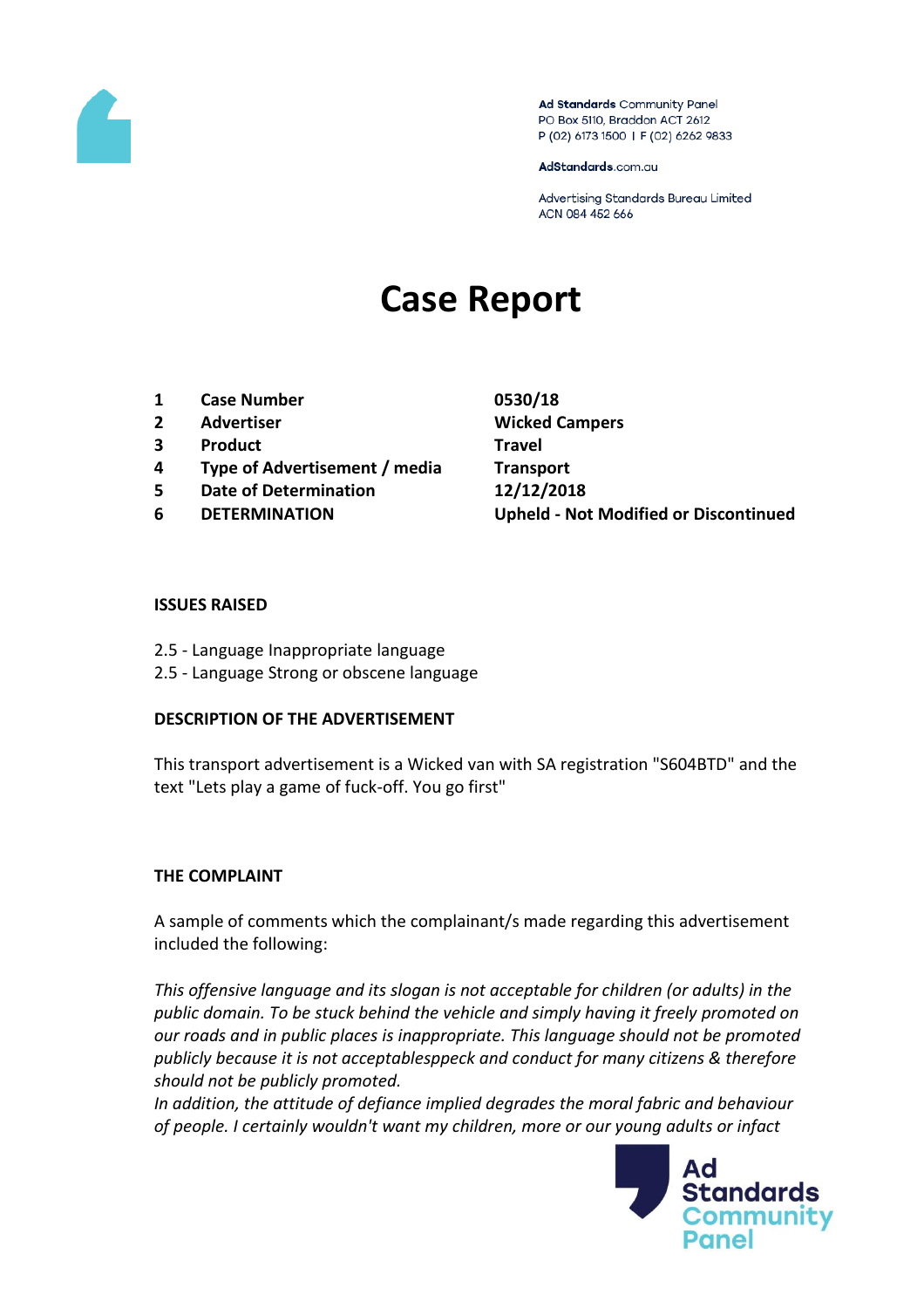

*anyone touting this slogan in any context of our society.*

*Use of obscene language*

## **THE ADVERTISER'S RESPONSE**

Comments which the advertiser made in response to the complainant/s regarding this advertisement include the following:

*Advertiser did not provide a response.*

## **THE DETERMINATION**

The Ad Standards Community Panel (the Panel) considered whether this advertisement breaches Section 2 of the AANA Code of Ethics (the Code).

The Panel noted the complainants' concerns that the wording on the vehicle was obscene and offensive.

The Panel viewed the advertisement and noted the advertiser had not provided a response.

The Panel noted that this advertisement features the slogan, "Let's play a game of fuck off. You go first" on the back of a Wicked Campers van.

The Panel considered whether the advertisement was in breach of Section 2.5 of the Code. Section 2.5 of the Code states: "Advertising or Marketing Communications shall only use language which is appropriate in the circumstances (including appropriate for the relevant audience and medium). Strong or obscene language shall be avoided".

The Panel noted that it had upheld similar complaints for Wicked Campers 0091/14, 0044/15, 0360/16, and 0467/17 that included the text 'fuck', 'fucking' and 'motherfucking'. The Panel considered that in the above mentioned cases the word "fuck" and its derivatives were not appropriate for an audience that would include children and that it is a word which most members of the community would consider offensive. The Panel noted the Community perceptions research conducted in 2012 which identified that "in terms of advertisement unacceptability, the broader community was in general more conservative that the Board may have anticipated regarding themes of strong language".

The Panel noted that the current advertisement is featured on a vehicle and it is likely that it will be viewed by a broad audience which would include children. Consistent with the decisions above and in consideration of the research the Panel considered that the word "fuck" is not appropriate for such an audience and that it is a word